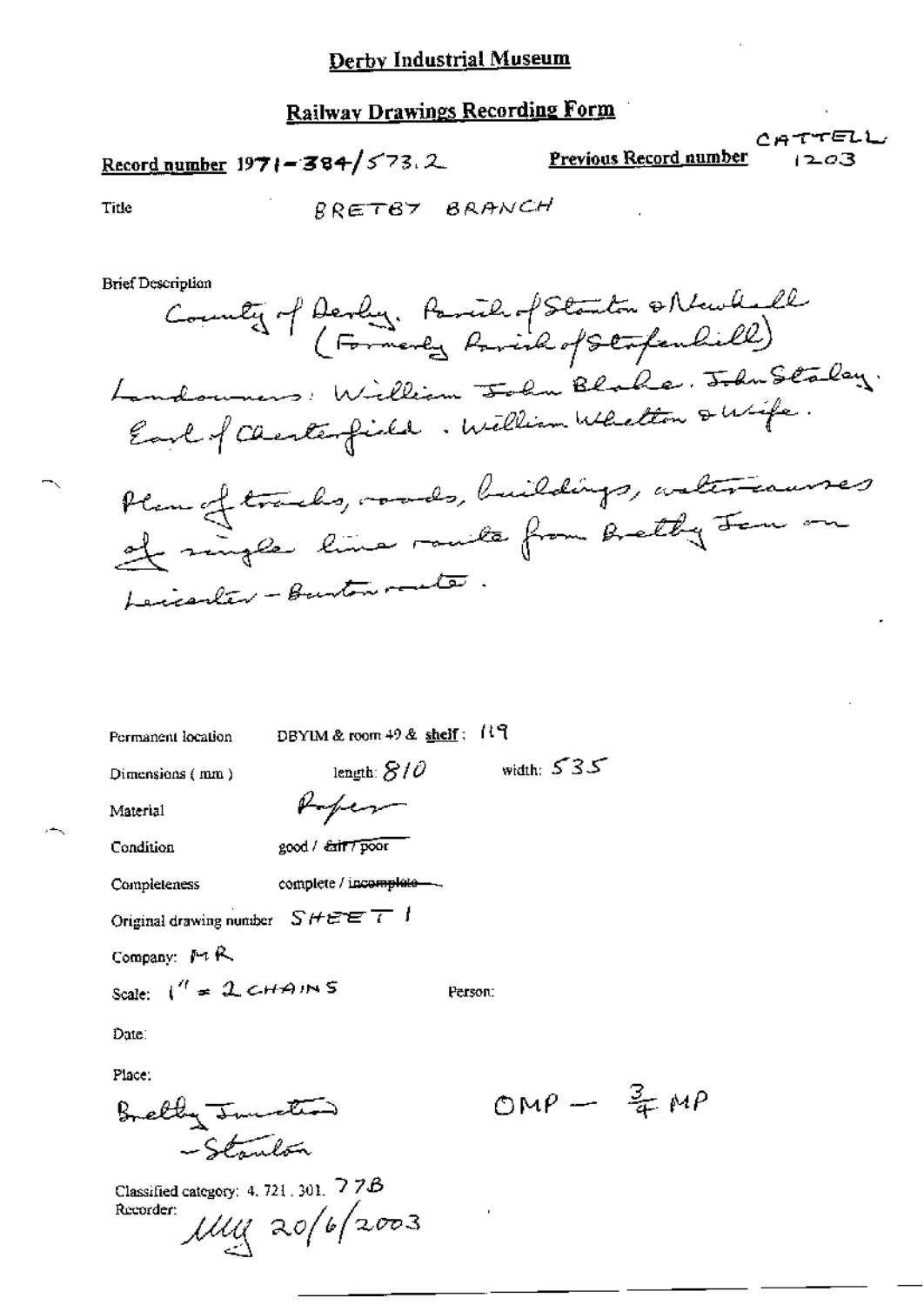Railway Drawings Recording Form

## Record number  $1971 - 384 / 573$ , 3

 $CATTELL$ Previous Record number  $203$ 

Title

**Brief Description** 

 $\overline{\phantom{a}}$ 

| Permanent location                | DBYIM & room 49 & shelf: $119$     |         |              |                                      |
|-----------------------------------|------------------------------------|---------|--------------|--------------------------------------|
| Dimensions (mm)                   | length: $810$                      |         | width: $535$ |                                      |
| Material                          | Report                             |         |              |                                      |
| Condition                         | good / tait / poor                 |         |              |                                      |
| Completeness                      | complete / i <del>ncomple</del> te |         |              |                                      |
| Original drawing number $SHEET$ 2 |                                    |         |              |                                      |
| Company: $M R$                    |                                    |         |              |                                      |
| Scale: $1'' = 2$ c+41NS           |                                    | Person: |              |                                      |
| Date:                             |                                    |         |              |                                      |
| Place:                            |                                    |         |              |                                      |
| Stanlon Ret                       |                                    |         |              | $\frac{3}{4}$ MP - $1\frac{1}{2}$ MP |

Classified category: 4, 721, 301,  $778$ Recorder: *luly* 20/6/2003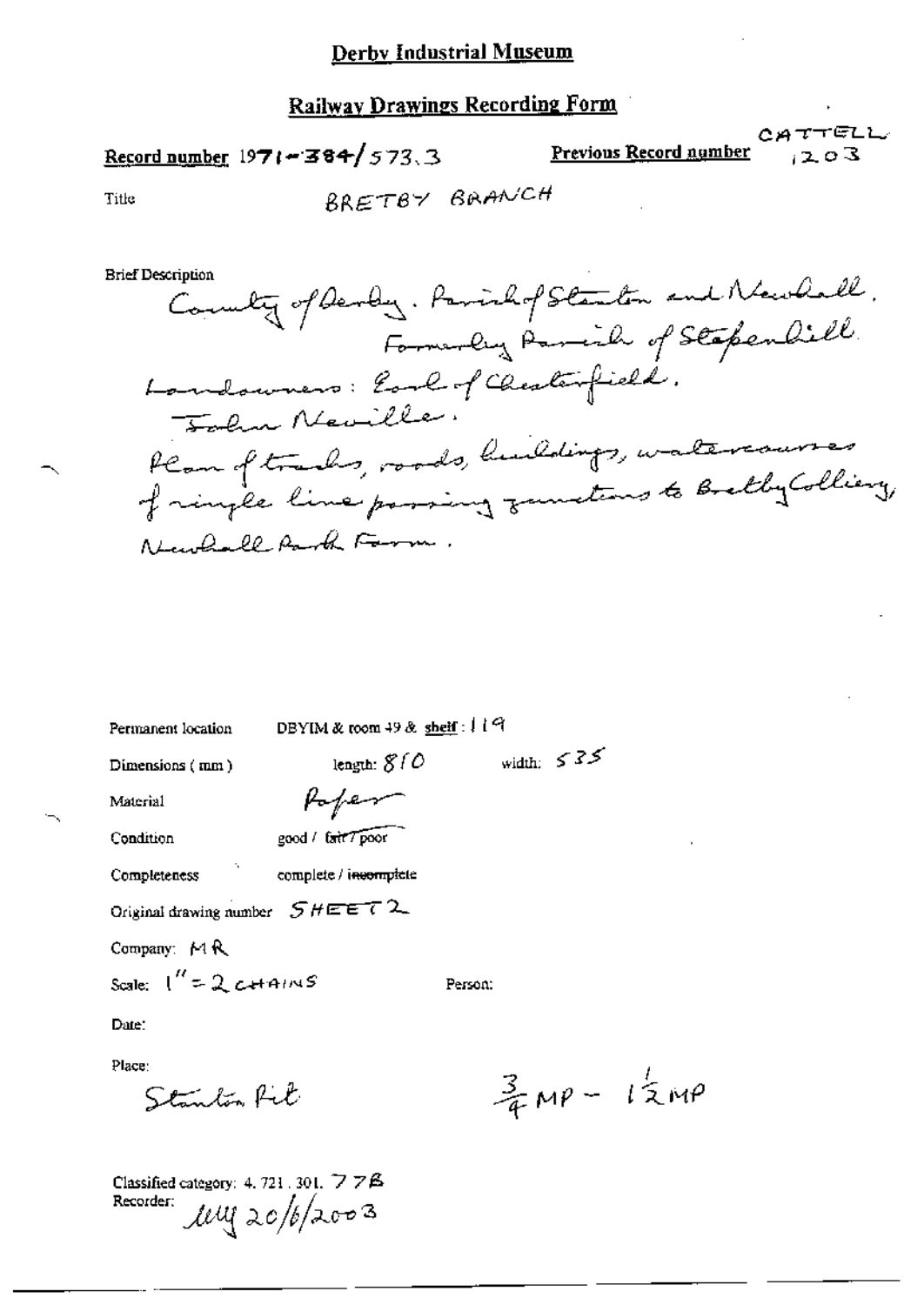#### Derby Industrial Museum

#### Railway Drawings Recording Form

Record number 1971-384/573.7

CATTELL Previous Record number

Title

BRETBY BRANCH

**Brief Description** 

County of Devly. Parishof Starton and Newball.<br>Formerly Parishof Stopenbill.<br>Formerly Parishof Stopenbill. Landowners: Folm Neville. Eve of Charles field. Plan of tracks, ords, buildings, waltercourses of might line passing seding into Brathy Brich & Stoneware Collect footing.

| Permanent location |  |
|--------------------|--|
|                    |  |

DBYIM & room  $49$  & shelf: 119

length:  $810$ 

Dimensions (mm)

width:  $\leq$  3.5

Material

Poper

Condition

good / fair / poor

complete / incomplete **Completeness** 

Original drawing number  $SHE E \tau 3$ 

Company:

Scale:  $i^{\prime\prime} = 2c + 14$  in S

Person:

Date:

Place:

 $12M^{\circ} - 24M^{\circ}$ 

Classified category: 4, 721, 301,  $\triangledown$  7 $\beta$ Recorder: 11920 20/6/2003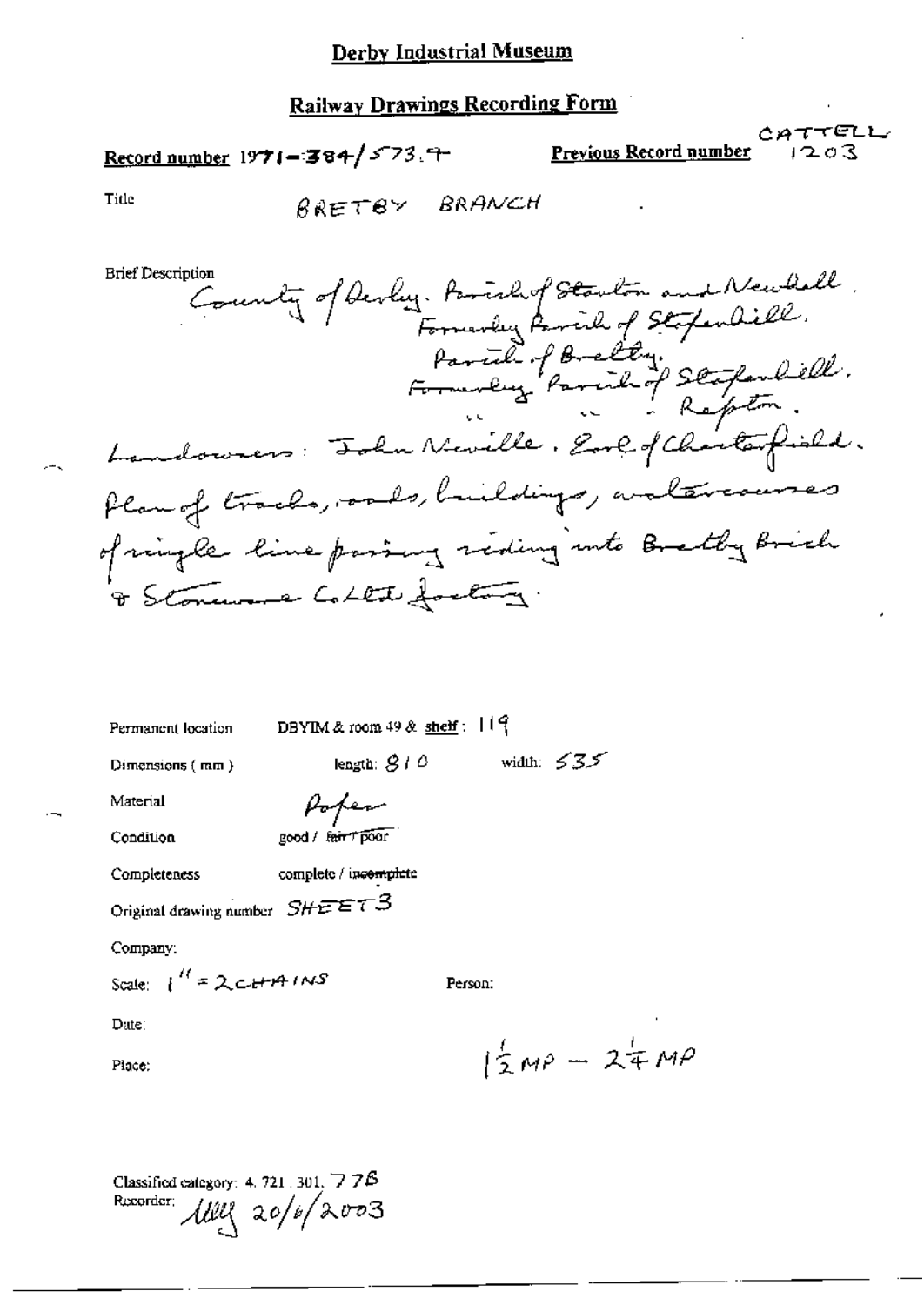## **Railway Drawings Recording Form**

Record number 1971-384/573.5

Previous Record number

CATTELL テスのス

Title

$$
\mathsf{BR} \mathsf{TT} \mathsf{B} \mathsf{Y} \quad \mathsf{BR} \mathsf{AN} \mathsf{CH}
$$

**Brief Description** 

iption<br>County of Devloy. Parish of Brelby.<br>Formerly Parish of Blogenhill. Landowners: Earl of Checkerfield. Rein of tracks, roads, buildings, watercourses Paraing under Burton / Arkly road, Stanlipe Arms.

Permanent location

DBYIM & room 49 & shelf: 119

length: 810

Dimensions (mm)

width:  $\leq$  3  $\leq$ 

Material

Poper

Condition

good / fair / poor

complete / incomplete-Completeness

Original drawing number  $SHEEF3$ 

Company:

Scale:  $i^{\prime\prime}$  = 2 cita INS

Person:

Date:

Place:

Bretty Whost.

Classified category: 4, 721, 301, 778 Recorder;  $\mu_{\alpha}$  20/6/2003

 $24MP - 28M$ .